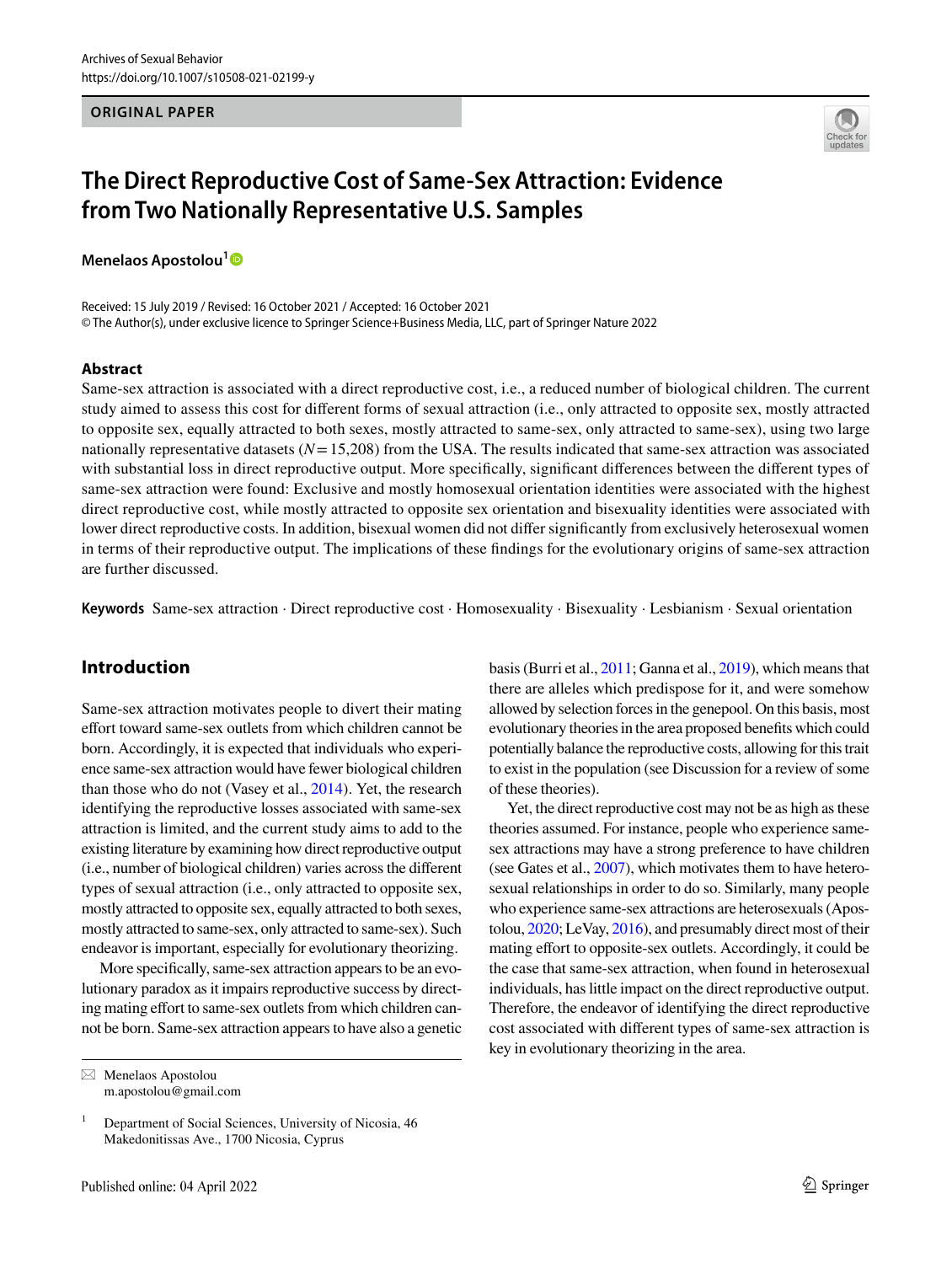#### **Number of Children and Same‑Sex Attraction**

There are a number of studies on the reproductive costs of same-sex attraction, which make the case that, at least exclusive same-sex attraction, is associated with high direct reproductive costs. To begin with, Saghir and Robins ([1973](#page-7-5)), in a U.S. sample of married participants, reported that 44% of homosexual men had one child less than their heterosexual counterparts. Similarly, also in a U.S. sample, Bell and Weinberg ([1978\)](#page-6-1) reported that married homosexual men had significantly fewer children in their first marriage compared to their heterosexual counterparts. Other studies have estimated that homosexual men reproduce at about 1/5–1/10 the rate of heterosexual men (Moran, [1972](#page-7-6); Yankelovich Partners, [1994](#page-7-7); Ven et al., [1997](#page-7-8)).

King et al. ([2005\)](#page-7-9), asked 1061 consecutive male attenders to two central London clinics for sexually transmitted infections (STI) to complete anonymous questionnaires about their attractions and their family's size. They found that homosexual men had on average  $0.002$  (SD = 0.43) children, and heterosexual men had on average  $0.360$  (SD = 0.83) children (Cohen's  $d = 0.54$ ). Iemmola and Ciani ([2009](#page-7-10)), recruited 250 Italian male participants (98 heterosexual and 152 homosexual), and they found that the heterosexuals had an average of 0.58 children  $(SD=0.91)$  and the homosexuals had an average of 0.12 children  $(SD = 0.49)$  (Cohen's  $d = 0.63$ ). Similarly, Schwartz et al. [\(2010\)](#page-7-11) recruited 1694 men of different age groups in the USA and Canada at Gay Pride and general community festivals. They found that homosexual men had a mean of 0.17 (*SD* = 0.6) children, while heterosexual men had a mean of  $0.60$  (*SD* = 1.1) children (Cohen's  $d = 0.46$ ). In the same vein, Vasey et al. [\(2014\)](#page-7-0) examined 235 transgender males who were exclusively attracted to men, and 447 males who were exclusively attracted to women. They found that, males in the former category had no children, while males in the latter category had on average 1.21 (SD = 2.01) children (Cohen's  $d = 0.85$ ).

One study provided evidence on differences in pregnancy rates between heterosexual, bisexual and homosexual women. More specifically, Hodson et al. [\(2017](#page-7-12)) conducted a systematic review of papers published between 2000 and 2015, and found that, for the general population, the chances to be pregnant was ninefold lower among lesbian and over twofold lower among bisexual women in comparison to heterosexual women. This study was limited however, because it focused on pregnancy rates and not on live births. Another study employed a non-probability sample of 1458 Italian female participants (mean age 31 years), and found that, heterosexual women had a mean of 0.33 children (*SD* = 0.85), bisexual women had a mean of 0.08 children (SD = 0.38; Cohen's  $d = 0.38$ ) and homosexual women had a mean of 0.09 children (SD = 0.44; Cohen's *d* = 0.35) (Camperio Ciani et al., [2018\)](#page-7-13).

The existing literature makes the case that homosexuality is associated with a high reproductive cost, with the effect sizes indicating considerable differences in reproductive output between heterosexual and homosexual men. The current evidence suggests also that there is a substantial difference in the reproductive output between heterosexual and lesbian women. Nonetheless, same-sex attraction is not confined only to bisexuality and homosexuality, with several people being attracted predominantly to the opposite sex but occasionally to the same sex. The latter i.e., heterosexual orientation with same-sex attractions identity, is actually the most prevalent type of samesex attraction, found in 14–15% of women and 3–8% of men (Calzo et al., [2016](#page-7-14); Dickson et al., [2003;](#page-7-15) Savin-Williams et al., [2012;](#page-7-16) Yougov Report, [2015](#page-7-17)). Nevertheless, to our knowledge, there has not been any study which has attempted to examine differences in direct reproductive output between heterosexual with same-sex attractions and exclusively heterosexual men and women. In the same vein, there is no study which has attempted to examine differences in direct reproductive output between bisexual and exclusively heterosexual men.

The present study, aimed to address this gap in the literature by estimating the differences in the number of biological children between exclusively heterosexual people and people who experience varying degrees of same-sex attraction. Furthermore, previous studies employed non-probability samples, so the estimates of the direct reproductive cost may not accurately reflect the actual reproductive costs. To address this limitation, the current study employed data on reproductive output from probability samples.

As people's attractions shift toward exclusive homosexual orientation, they will direct more of their mating effort toward same-sex outlets, and less toward opposite-sex outlets. For instance, heterosexual people who experience same-sex attractions, would spend more time in heterosexual relationships than people who are homosexuals. On this basis, we predict that the direct reproductive output will decrease as we shift toward exclusive same-sex attraction. Note that, one can experience primarily same-sex attractions, but engage primarily in heterosexual behaviors. This is especially likely to be the case in cultural settings which stigmatize homosexuality. Our main goal was to investigate the connection between attractions and reproductive output, so the current study focused on attractions and not on behaviors.

## **Study 1**

## **Method**

#### **Participants**

For the purposes of our study, we employed data from the National Longitudinal Study of Adolescent to Adult Health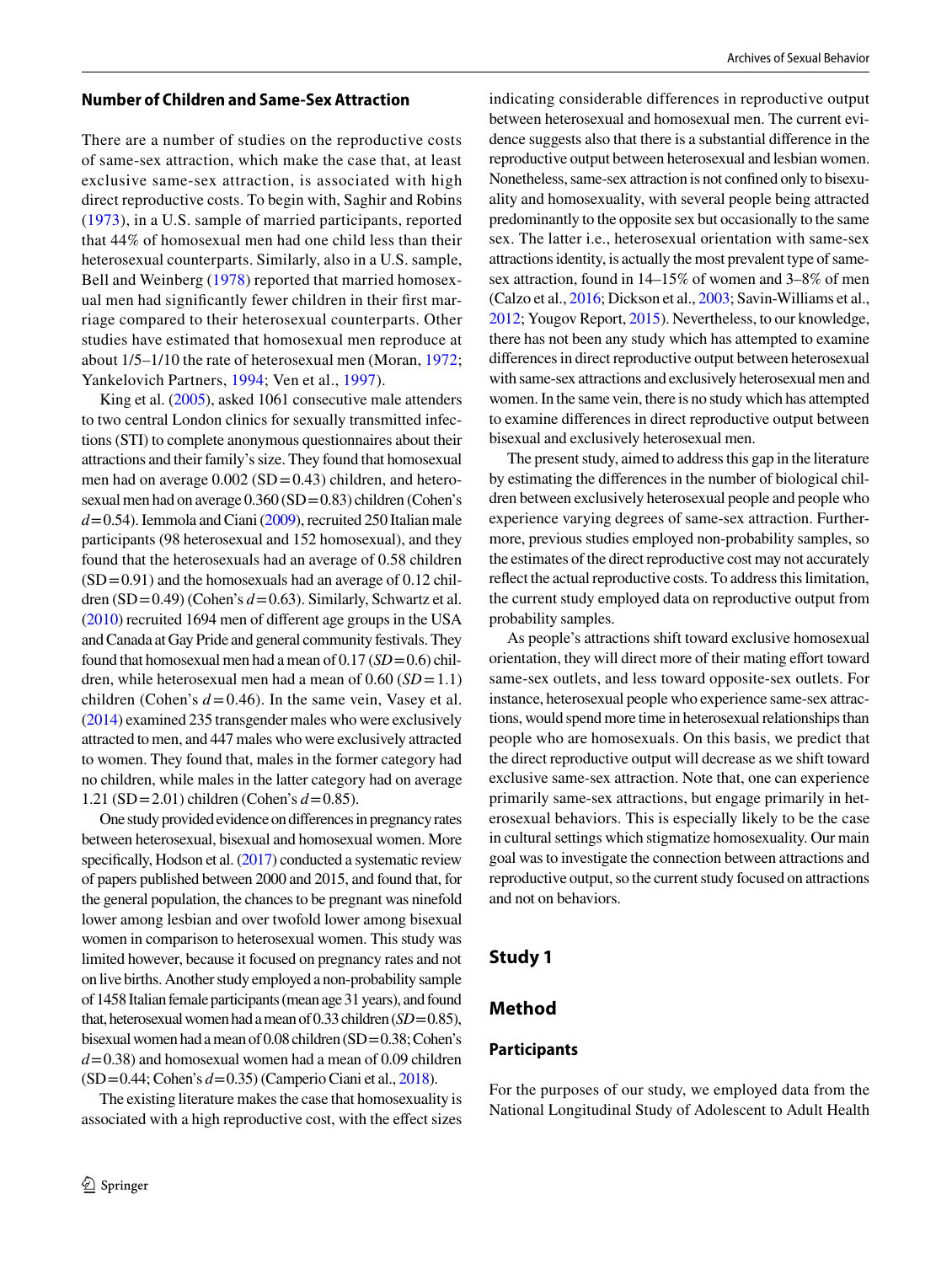(Add Health) 1994–2008, which is a longitudinal study of a nationally representative sample of U.S. adolescents in Grades 7 through 12 during the 1994–1995 school year (Harris et al., [2009\)](#page-7-18).

#### **Measures and Procedure**

The Add Health cohort was followed into young adulthood with four in-home interviews, the most recent conducted in 2008 when the sample was aged 24–32. In the present study, we employed data from the 2008 wave; participants in earlier waves were too young to have children, so data from these waves were not used. This dataset was chosen because it recorded participants' sexual orientation and number of children. More specifically, sexual orientation identity was measured in the following scale: "100% heterosexual," "Mostly heterosexual, but somewhat attracted to same sex," "Bisexual, that is, attracted to men and women equally," "Mostly homosexual, but somewhat attracted to opposite sex," "100% homosexual," and "Not sexually attracted to either males or females." Participants were also asked to indicate the number of living children they had.

The sample we analyzed included 5,114 participants (2761 women and 2353 men). The mean age of women was 28.9 years  $(SD=1.8)$ , and the mean age of men was 29.1 years  $(SD=1.8)$ . In addition,  $79.2\%$  ( $n = 2177$ ) of the female participants indicated that they were  $100\%$  heterosexual,  $16.0\%$   $(n=439)$  mostly heterosexual, but somewhat attracted to same sex,  $2.4\%$  ( $n = 67$ ) bisexual, 0.7% (*n* = 20) mostly homosexual, but somewhat attracted to opposite sex,  $1\%$  ( $n = 28$ ) that they were  $100\%$ homosexual, and  $0.7\%$  ( $n = 18$ ) that they were not sexually attracted to either males or females. In addition, there were 12 cases for which sexual orientation was not recorded. Moreover, 93.5% (*n* = 2186) of the male participants indicated that they were 100% heterosexual, 3.0% (*n* = 70) mostly heterosexual, but somewhat attracted to same sex,  $0.8\%$  ( $n = 19$ ) bisexual, 0.9% (*n* = 20) mostly homosexual, but somewhat attracted to opposite sex,  $1.5\%$  ( $n = 34$ ) that they were 100% homosexual, and  $0.3\%$  ( $n=8$ ) that they were not sexually attracted to either males or females. Finally, there were 16 cases for which sexual orientation was not recorded.

#### **Results**

For the purpose of our analysis, we dropped the "Not sexually attracted to either males or females" category  $(n = 26)$ as it was not related to the goals of our study. We estimated the mean number of children for the remaining categories of sexual orientation identity. As we can see from Table [1,](#page-2-0) participants who were exclusively heterosexual tended to have more children than participants who experienced same-sex attractions. There was one exception however, namely bisexual women, who tended to have more children than female participants in other categories.

In order to examine whether the differences above were significant, we run an ANCOVA where the number of children was entered as the dependent variable and participants' sexual orientation identity was entered as the independent variable. Participants' age was also entered as a covariate. Post hoc analysis using Bonferroni was used in order to identify significant differences between the groups. The analysis was performed separately for each sex.

Starting with women, there was a significant main effect of sexual orientation  $[F(4, 2634) = 5.21, p < 0.001, \eta_p^2 = 0.008]$ . As we can see from Table [2,](#page-3-0) exclusive heterosexual orientation identity was significantly different only from homosexual orientation with same-sex attractions. Furthermore, there was a significant main effect of age [*F*(1, 2634) = 78.55, *p* < 0.001,  $\eta_p^2$  = 0.029], with a positive coefficient (*b* = 0.116), indicating that the number of children increased with participants' age. Note that, running the analysis without including age as a covariate, did not change the patterns of the post hoc results i.e., differences that were significant remained significant, and differences which were not significant remained insignificant.

Moving on to men, there was also a significant main effect of sexual orientation identity  $[F(4, 2230) = 9.39, p < 0.001,$  $\eta_p^2$  = 0.017]. In addition, there was a significant main effect of age  $[F(1, 2634) = 56.04, p < 0.001, \eta_p^2 = 0.025]$ , with a positive coefficient ( $b = 0.094$ ). From Table [2](#page-3-0) we can see that, exclusive heterosexual orientation was significantly different from homosexual with opposite-sex attractions and from exclusively homosexual groups. In order to obtain a measure

<span id="page-2-0"></span>**Table 1** The mean number of children across different categories of sexual orientation

| <b>Attractions</b>                       | Study 1              |                    | Study 2              |                    |
|------------------------------------------|----------------------|--------------------|----------------------|--------------------|
|                                          | Women<br>Mean $(SD)$ | Men<br>Mean $(SD)$ | Women<br>Mean $(SD)$ | Men<br>Mean $(SD)$ |
|                                          |                      |                    |                      |                    |
| Heterosexual with same-sex attractions   | 1.01(1.17)           | 0.48(0.88)         | 0.90(1.22)           | 0.52(1.12)         |
| <b>Bisexual</b>                          | 1.31(1.48)           | 0.26(0.73)         | 0.75(1.11)           | 0.41(0.97)         |
| Homosexual with opposite-sex attractions | 0.35(0.81)           | 0(0)               | 0.29(0.81)           | 0.11(0.42)         |
| Exclusively homosexual                   | 0.61(0.99)           | 0(0)               | 0.38(0.91)           | 0.06(0.38)         |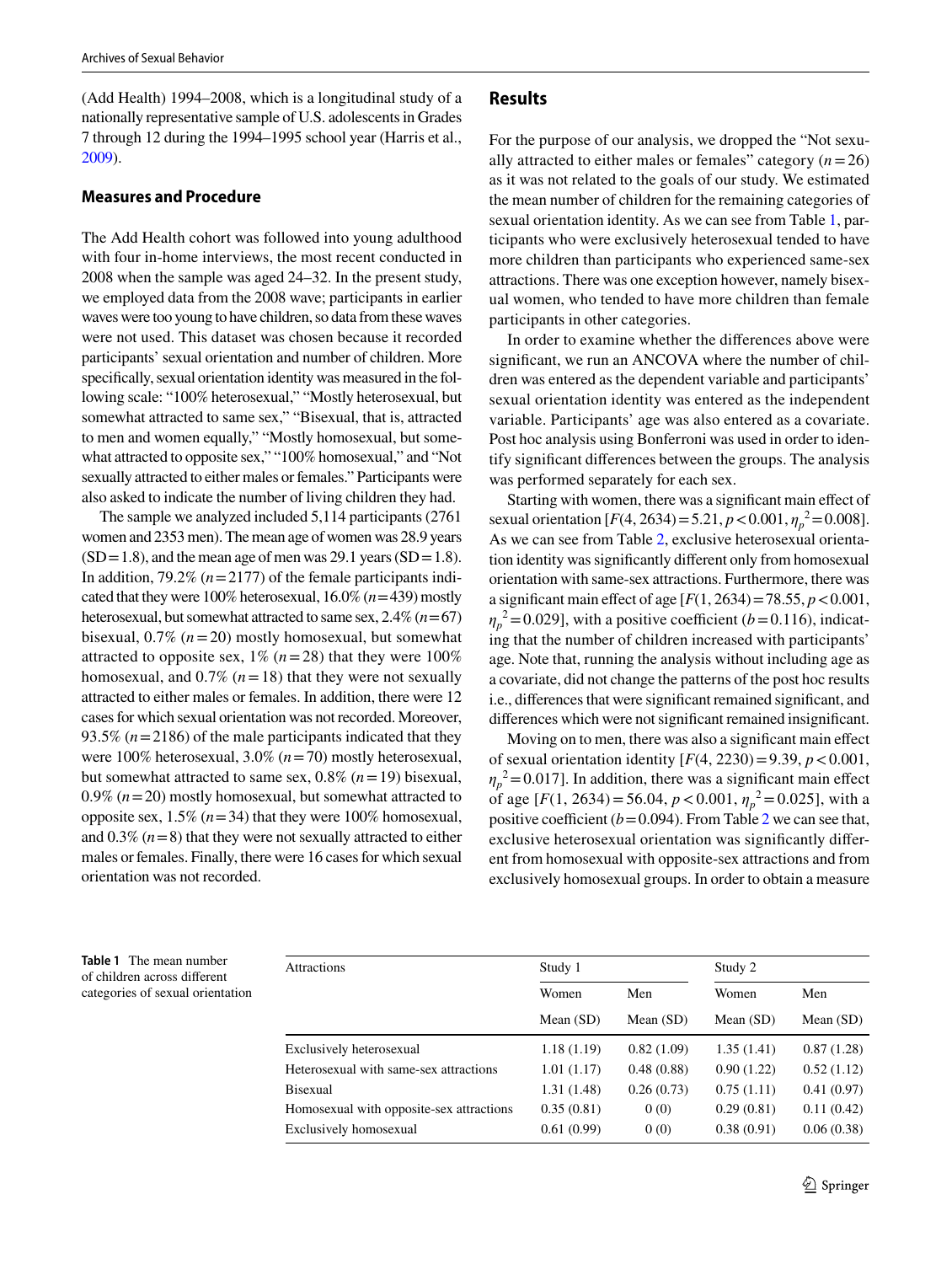Women Men Heterosexual with same-sex attractions Bisexual Homosexual with opposite-sex attractions Exclusively homosexual Heterosexual with same-sex attractions Bisexual Homosexual with opposite-sex attractions Exclusively homosexual *Study 1* Exclusively heterosexual .357 1 .047 .134 .178 .387 .012 < .001 *Study 2* Exclusively heterosexual < .001 .170 < .001 < .001 .073 .003 < .001 < .001

<span id="page-3-0"></span>**Table 2** Post hoc analysis difference between exclusively heterosexual orientation and the other categories of sexual orientation

of the direct reproductive cost of each category of same-sex attraction, we estimated the effect size (Cohen's *d*) for the difference in the means of exclusive heterosexual orientation with each category of same-sex attraction. Furthermore, there was a significant main effect of age  $[F(1, 2230) = 56.04]$ ,  $p < 0.001$ ,  $\eta_p^2 = 0.025$ ], with a positive coefficient (*b* = 0.116). As before, running the analysis without including age as a covariate did not change the patterns of the post hoc results. The effect sizes (Cohen's  $d = \text{Mean}_1$ -  $\text{Mean}_2 / \text{SD}_{\text{pooled}}$ ) are plotted in Fig. [1,](#page-3-1) where we can observe a substantial increase as we move toward homosexuality.

# **Study 2**

## **Method**

## **Participants**

For the current study, we employed data from the National Survey of Family Growth (NSFG) study. The study was

<span id="page-3-1"></span>**Fig. 1** Effect sizes estimated for the differences between exclusively heterosexual orientation and the rest of the categories of sexual orientation for women and men in Study 1

initially designed to be nationally representative of women 15–44 years of age in the civilian, noninstitutionalized population of the United States. Beginning in September 2015, NSFG expanded its age range for both men and women from 15–44 to 15–49, but its content and scope remained largely the same.

### **Measures and Procedure**

The NSFG was conducted through in-person interviews, with a portion of the more sensitive questions answered privately by self-administration. Sexual orientation identity was measured in the following scale: "Only attracted to opposite sex," "mostly attracted to opposite sex," "equally attracted to both sexes," "mostly attracted to same-sex," "only attracted to same-sex," and "not sure." Female participants were also asked to report the total number of live-born babies they ever had, while male participants had to report the number of children they had ever fathered.

The sample we analyzed included 10,094 participants (5554 women and 4540 men). The mean age of women was

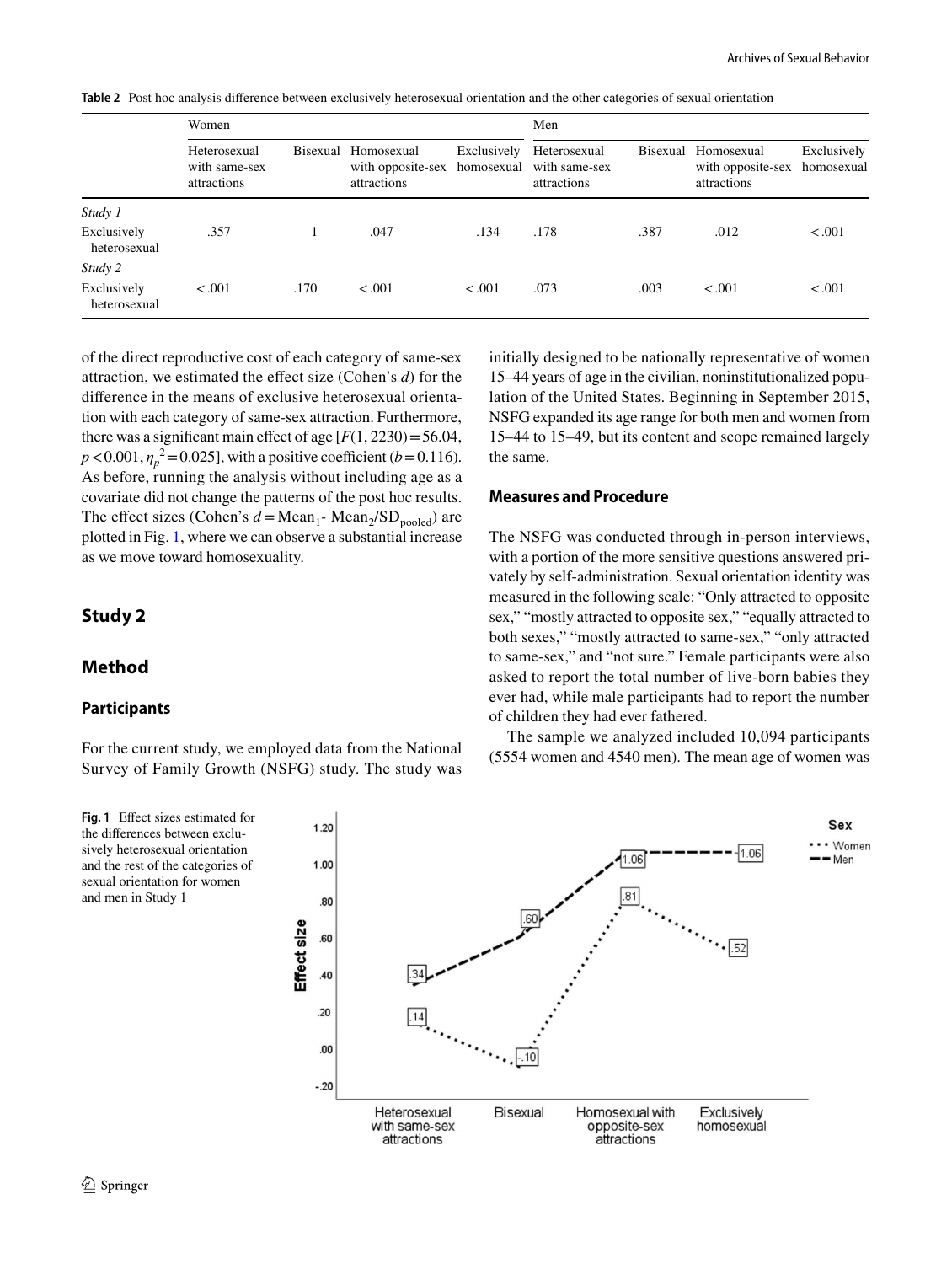31.0 years  $(SD = 9.9)$  and the mean age of men was 30.5  $(SD = 10.2)$ . Also, 76.7% ( $n = 4212$ ) of the female participants indicated that they were only attracted to opposite sex,  $13.5\%$  ( $n = 739$ ) mostly attracted to opposite sex,  $4.8\%$  $(n=263)$  equally attracted to both sexes, 1.7%  $(n=91)$ mostly attracted to same-sex,  $1.5\%$  ( $n = 85$ ) only attracted to same-sex, and  $1.8\%$  ( $n = 99$ ) were not sure. In addition, there were 65 cases for which sexual orientation was not recorded. Moreover,  $90.0\%$  ( $n = 4046$ ) of the male participants indicated that they were only attracted to opposite sex, 4.4% ( $n = 196$ ) mostly attracted to opposite sex, 1.4% ( $n = 61$ ) equally attracted to both sexes, 1.2% (*n* = 55) mostly attracted to same-sex,  $2.1\%$  ( $n = 93$ ) only attracted to same-sex, and 1.0% (*n* = 47) were not sure. Finally, there were 42 cases for which the sexual orientation was not recorded.

## **Results**

and men in Study 2

In our analysis, we did not include the "not sure" category of sexual orientation as it was not informative for the purposes of our study. We estimated the mean number of children for the rest of the categories. As we can see from Table [1](#page-2-0), exclusively heterosexual participants had more children than participants who experienced same-sex attractions. In order to examine whether these differences were significant, we run an ANCOVA where the number of children was entered as the dependent variable, and the participants' sexual orientation identity was entered as the independent variable. Participants' age was also entered as a covariate. Post hoc analysis using Bonferroni was used in order to identify significant differences between the groups. The analysis was performed separately for each sex.

With respect to women, there was a significant main effect of sexual orientation identity  $[F(4, 5384) = 25.02, p < 0.001,$ 



With respect to men, there was also a significant main effect of sexual orientation identity [*F*(4, 4444) = 29.66, *p* < 0.001,  $\eta_p^2$  = 0.026]. From Table [2,](#page-3-0) we can see the exclusive heterosexual group was significantly different from all other groups, with the exception of the heterosexual with same-sex attractions group, where the *p* value approached but did not pass the significance level. In addition, there was a significant main effect of age  $[F(1, 4444) = 1467.25, p < 0.001, \eta_p^2 = 0.248]$ , with a positive coefficient  $(b=0.062)$ , indicating that as age increased so did the number of children. Note that, running the analysis without including age as a covariate did not change the patterns of the post hoc results. The only notable difference was in the comparisons between "only attracted to opposite sex" and "mostly attracted to opposite sex" categories, where the *p* value was reduced from 0.073 to 0.001. Finally, from Fig. [2](#page-4-0) we can see that, for both sexes, the effect sizes tend to increase as same-sex attractions strengthened, with the largest differences found at the homosexual with opposite-sex attraction and the exclusive homosexual groups.

## **Discussion**

Evidence from two independent studies indicated that samesex attraction was associated with substantial loss in direct reproductive output. In particular, significant differences

<span id="page-4-0"></span>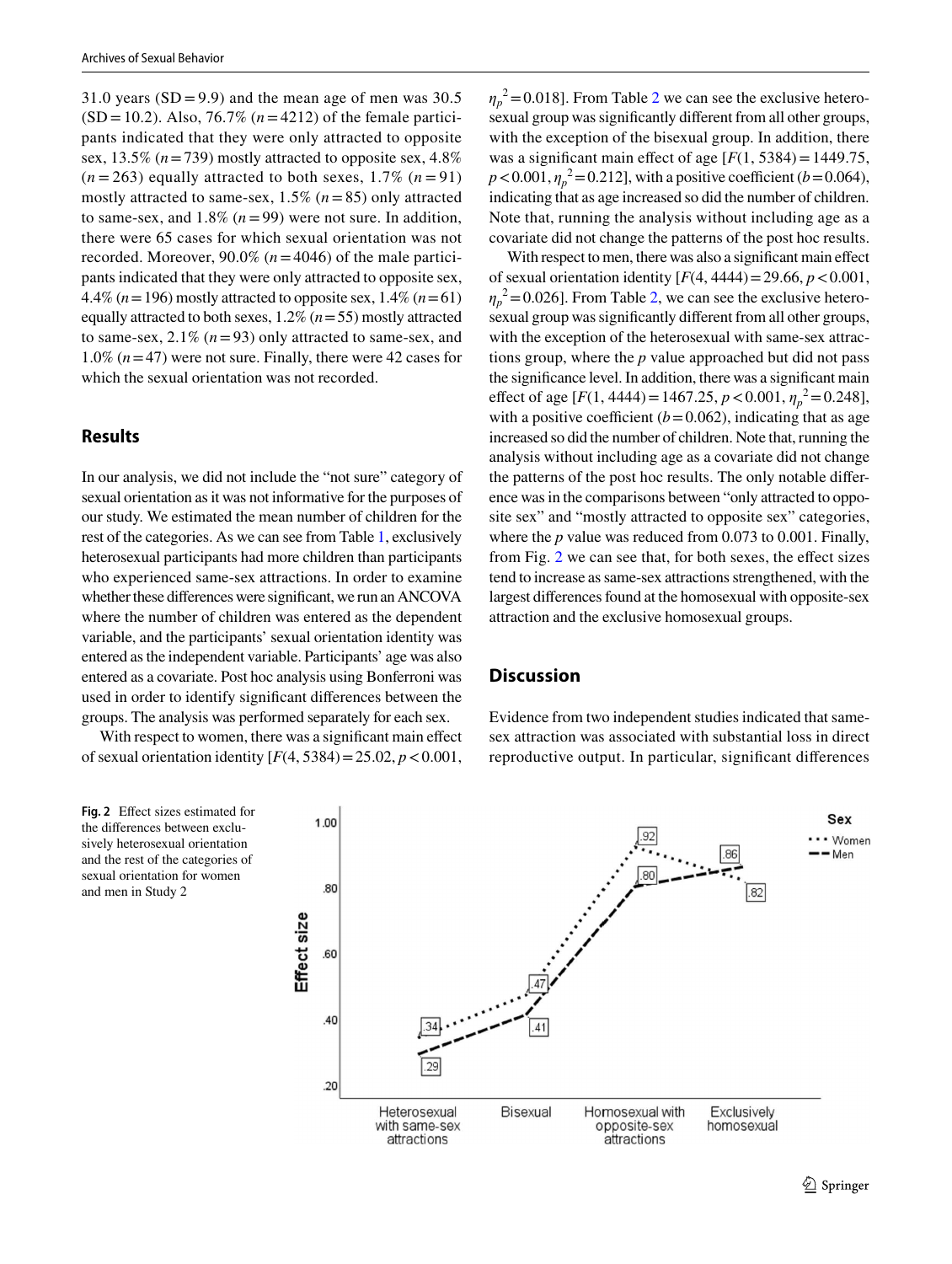between the different forms of same-sex attraction were found: Exclusive and nearly exclusive homosexual orientation identities were associated with the highest direct reproductive cost, while mostly heterosexual orientation with same-sex attractions and bisexuality identities were associated with lower costs. Furthermore, in Study 1 it was found that bisexual women had on average more children than exclusively heterosexual women, while in Study 2 that they had fewer children. However, in both studies, these differences were not significant, suggesting that the direct reproductive output of bisexual women was similar to the direct reproductive output of exclusive heterosexual women.

These findings have important implications for understanding the evolutionary origins of same-sex attraction. More specifically, there have been several theories which have attempted to investigate the evolution of same-sex attraction (for a comprehensive review see Apostolou, [2020](#page-6-0); Bailey et al., [2016](#page-6-2); LeVay, [2016\)](#page-7-4). To begin with, it has been proposed that homosexuality has evolved through kin selection (Wilson, [1975\)](#page-7-19). In particular, homosexual people suffer considerable reproductive costs, but these costs are compensated by diverting resources to their genetic relatives (Nila et al., [2018](#page-7-20); Vasey & VanderLaan, [2014;](#page-7-21) Wilson, [1975](#page-7-19)). Another hypothesis is that, alleles that predispose for samesex attraction predispose also for other traits, which are under positive selection. The positive selection on these other traits compensates for the negative selection on same-sex attraction (Hutchinson, [1959\)](#page-7-22). One possibility is that, such alleles code for mechanisms which increase fecundity in genetic relatives (Camperio Ciani et al., [2008,](#page-7-23) [2015\)](#page-7-24).

Kuhle and Radtke ([2013\)](#page-7-25) proposed that women who experienced same-sex attractions suffered reproductive costs which were compensated by their increased capacity to secure alloparental help for their children. In the same vein, Kanazawa [\(2017\)](#page-7-26) argued that such costs could be balanced by reduced conflict in polygynous marriages. Another study provided evidence that men find same-sex attractions in women attractive, and on this basis, it was argued that the costs associated with such attraction were compensated by better relationships with partners (Apostolou, et al., [2017](#page-6-3)). Last but not least, another hypothesis is that factors such as arranged marriage that were prevalent in ancestral human societies, reduced the reproductive costs of same-sex attraction, allowing this predisposition to remain in the population (Apostolou, [2016](#page-6-4)).

There is no shortage of theories on the evolutionary origins of same-sex attraction, all of which share the assumption that this trait is associated with reduced direct reproductive output. The current study has provided evidence that this assumption is sound: Same-sex attraction is associated with reduced direct reproductive output. The current study has also offered evidence that the reproductive cost of samesex attraction is relatively low for people who are mostly heterosexual, but increases considerably for people who are mostly or exclusively homosexual. This finding has also important implications for evolutionary theorizing, as it indicates that same-sex attraction may not require considerable benefits in order to remain in the population.

In more detail, Miller ([2000\)](#page-7-27) argued that there are many alleles predisposing for same-sex attraction, each having a small effect, with the more individuals carry, the stronger their same-sex attractions are. Accordingly, when an allele predisposing for same-sex attraction arises, most likely through mutation, it will affect individuals who carry it to experience same-sex attractions although they are predominantly attracted to the opposite-sex. As they are predominantly heterosexual, their reproductive output is not going to be affected considerably, indicating that negative selection forces on these alleles would be relatively weak. Such weak selection forces would translate into several generations passing prior to selection forces removing from the gene pool these mutant alleles, while at the same time, positive mutation rate would keep introducing alleles predisposing for same-sex attraction in the gene pool (see Apostolou, [2018,](#page-6-5) [2020](#page-6-0)).

Therefore, if the difference in the direct reproductive output between exclusively heterosexual and mostly heterosexual people is very small, a combination of weak negative selection pressures and positive mutation rate could account for the relatively high prevalence of same-sex attraction in the population. We found here that this difference is small indeed, but probably not small enough for the rate that negative selection forces remove alleles from the gene pool to match the rate that positive selection introduces these alleles in the gene pool. Nevertheless, the estimated reproductive costs were most probably much lower in ancestral human societies due to factors such as regulation of mating and low tolerance of same-sex relationships. In particular, there are reasons to believe that in ancestral human societies marriages were arranged (Apostolou, [2014](#page-6-6); Coontz, [2005](#page-7-28)). Anthropological, historical and phylogenetic evidence indicates that, arranged marriage was the typical pattern of long-term mating in ancestral human societies (Apostolou, [2010](#page-6-7), [2012](#page-6-8); Walker et al., [2011](#page-7-29)). In this institution, parents arrange heterosexual marriages for their children irrespectively of the latter's attractions, meaning that same-sex attractions were less relevant in directing mating effort, and thus, were probably associated with lower reproductive costs than they are in a post-industrial context where mate choice is freely exercised.

In addition, especially in agropastoral pre-industrial societies, children are considered a form of wealth as they provide the labor force necessary for cultivating the land and herding the animals. Consequently, even people who experienced strong same-sex attractions, may actually want to have their marriage arranged, in order to be able to have children (Apostolou, [2020](#page-6-0)). Moreover, throughout human history, long-term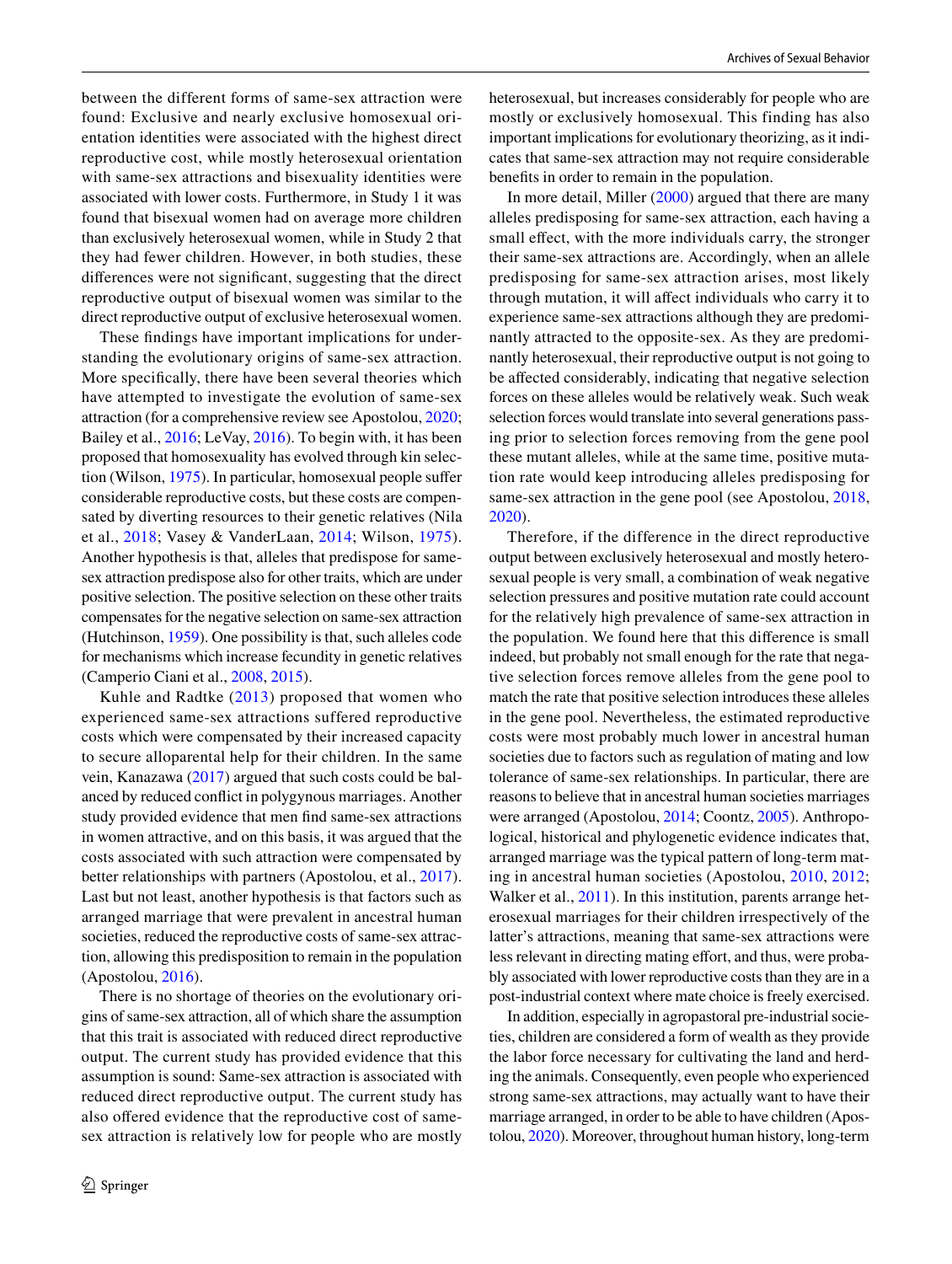same-sex relationships were not tolerated, and people were expected to enter in heterosexual marriages (Boswell, [1995](#page-7-30); Fone, [2000](#page-7-31)). Thus, social pressures would drive individuals with same-sex attractions to heterosexual marriages reducing the reproductive cost associated with their attractions. Overall, these factors along with positive mutation rate and the relatively low direct reproductive cost, could possibly explain the high prevalence of same-sex attraction in heterosexual individuals, and perhaps the bisexual attraction.

On the other hand, the high direct reproductive cost of homosexuality suggests that this trait is likely to have a separate evolutionary history from other types of attraction (Dixson, [2010](#page-7-32)). That is, same-sex attraction in heterosexual individuals may have been the product of weak selection pressures, but homosexual attraction may have been selected for conferring fitness benefits which balance its costs. For instance, it has been proposed that an allele that predisposes for male homosexuality could be selected by increasing the fecundity of female relatives of male homosexuals (LeVay, [1996\)](#page-7-33). Consistent with this hypothesis, there is empirical evidence that the female relatives of male homosexuals have more children (Camperio Ciani et al., [2004,](#page-7-34) [2015;](#page-7-24) King et al., [2005;](#page-7-9) VanderLaan & Vasey, [2011\)](#page-7-35). More research is, nevertheless, necessary in order to examine fecundity for other forms of same-sex attraction, and whether they can balance the direct reproductive costs found in the present study.

The current research has several limitations. More specifically, Study 1 was based on relatively young sample, and since parental drive may strengthen later in life, the participants' reproductive output could change in older age (see Farr & Patterson, [2013\)](#page-7-36). Study 2 was based on a large representative sample, which included different age groups. Nevertheless, similar to Study 1, it was based on self-report measures of same-sex attraction. In these measures, participants may be unwilling to indicate their same-sex attractions. In addition, the datasets we employed were based on U.S. samples and thus, our findings may not apply to other cultural settings. More generally, people in Western societies represent only a thin slice of the human population, and Western societies differ with non-Western societies in levels of education, access to health care and maternal health care, family and kin networks sizes, use of birth control and so on, which affect fertility. Accordingly, replication of these findings is necessary in different cultural contexts.

Furthermore, although the samples employed were relatively large, some of the individual group sizes were small (e.g., exclusively homosexual women in Study 1: *n* = 34). Therefore, the study may not have enough power to detect significant group differences in some of the post hoc comparisons. In addition, the instruments used in each study to measure attraction have limitations, including participants might have been confused about the category of sexual orientation they belonged to. For instance, participants may have been uncertain about whether they belonged to the mostly heterosexual or to the bisexual category. Last but not least, the datasets used in the present research included several variables such as education, which are likely to predict fertility. The current study had the specific goal of examining the reproductive cost of the different types of same-sex attraction, and in order not to lose focus, it did not consider other than age variables. Future research needs to examine these variables as well as possible interactions they may have with same-sex attraction.

Despite the different limitations, the present research provided evidence that the different types of same-sex attraction were associated with reduced direct reproductive output. The decrease was considerably lower for heterosexual participants with same-sex attractions than for homosexual participants, a difference which has implications for understanding the evolution of same-sex attraction. Future research needs to replicate these findings in different cultural contexts and assess their evolutionary implications.

**Author Contributions** This is a single author paper.

**Funding** The present research was not supported by any funding.

#### **Declarations**

**Conflict of interest** The author declares no conflict of interest.

**Data Availability** The datasets employed in the current research are available online. The sources are referenced in the methods sections.

## **References**

- <span id="page-6-7"></span>Apostolou, M. (2010). Sexual selection under parental choice in agropastoral societies. *Evolution and Human Behavior, 31*, 39–47. https://doi.org/10.1016/j.evolhumbehav.2009.06.010
- <span id="page-6-8"></span>Apostolou, M. (2012). Sexual selection under parental choice: Evidence from sixteen historical societies. *Evolutionary Psychology, 10*, 504–518.
- <span id="page-6-6"></span>Apostolou, M. (2014). *Sexual selection under parental choice: The evolution of human mating behaviour*. Psychology Press.
- <span id="page-6-4"></span>Apostolou, M. (2016). The evolution of female same-sex attractions: The weak selection pressures hypothesis. *Evolutionary Behavioral Sciences, 10, 270-283. https://doi.org/10.1037/ebs0000072*
- <span id="page-6-5"></span>Apostolou, M. (2018). The evolutionary origins of same-sex attraction: Assessing weak negative selection and positive selection arguments. *Mankind Quarterly, 59*, 171–196.

<span id="page-6-0"></span>Apostolou, M. (2020). *The evolution of same-sex attraction*. Springer.

- <span id="page-6-3"></span>Apostolou, M., Shialos, M., Khalil, M., & Paschali, M. (2017). The evolution of female same-sex attraction: The male choice hypothesis. *Personality and Individual Differences, 116*, 372–378. [https:// doi.](https://doi.org/10.1016/j.paid.2017.05.020) [org/ 10. 1016/j. paid. 2017. 05. 020](https://doi.org/10.1016/j.paid.2017.05.020)
- <span id="page-6-2"></span>Bailey, J. M., Vasey, P. L., Diamond, L. M., Breedlove, S. M., Vilain, E., & Epprecht, M. (2016). Sexual orientation, controversy, and science. *Psychological Science in the Public Interest, 17*, 45–101.
- <span id="page-6-1"></span>Bell, A., & Weinberg, M. S. (1978). *Homosexualities: A study of diversity among men & women*. Touchstone.